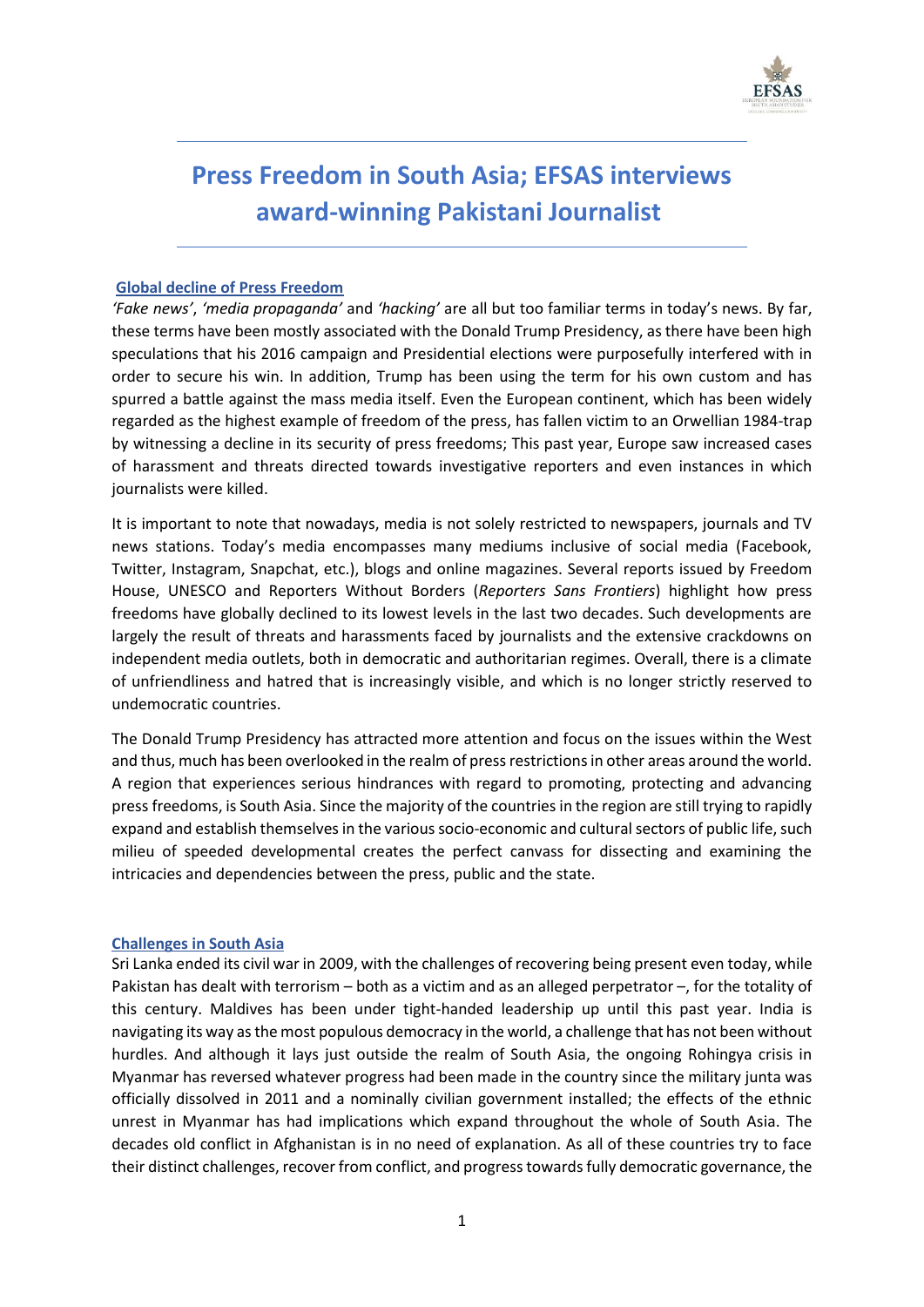

media and freedom of expression in each country ride passenger, alongside the respective governments and the people in these countries. Press freedom and freedom of expression are one of the major building blocks of a functioning democratic state that ensure the liberal lives of the population, as well as transparency and higher literacy rates. The Indian subcontinent still struggles in the assurance of these pillars of democracy.

South Asia is home to around 2 billion people, or one fourth of the world's population. Many lack access to Internet, which has recently been declared as a necessity for human development by the United Nations. There is a vast disparity between those who have an Internet connection and those who do not, resulting in dissymmetry between those who are able to receive news and therefore, able to interpret and share it and those who cannot. In the specific instance of Myanmar, much of the country's population became introduced to mobile communication technologies and the Internet after 2015, at a time when sites like Facebook were widely popular around the world. When such drastic change in technology happens at such fast pace, the results that ensue are likely to have monumental impact.

And, just as leaders of the West, especially Trump, have slammed the media for anything that goes against them or their party, the same happens in South Asia. Falling into the global trend of repression of media freedoms, and increased violence against journalists, is also the Islamic Republic of Pakistan. Widely criticized for its harsh violations of freedom within this category, especially when utterances are critical of the Pakistani military establishment or other aspects of State affairs, journalists often risk facing abduction, death threats, torture, and death itself, as has been argued by Mr. Taha Siddiqui, an award-winning Pakistani journalist, living in exile in France, and founder of *safenewsroom.org* – a digital platform documenting censorship – who also teaches journalism and is currently writing a book on Pakistan.

#### **Threats to journalists**

In an exclusive interview held by Ms. Danielle DePaulis, Research Analyst at EFSAS, Mr. Siddiqui explained how he often publishes articles calling into question certain practices of the Pakistani Government and the military establishment, and over the span of four years, has been continuously harassed and threatened by military personnel, which attempts to censor him. At one point, he was called into General Qamar Bajwa's (Chief of Army Staff) office and commanded that anything he wanted to write on Twitter must be approved by him first. At the beginning of 2018, Mr. Siddiqui was attacked while on his way to the airport in an attempt to be kidnapped. In other cases, the harassment and threats reach even more prominent faces. In 2014, Hamid Mir, an international award-winning Pakistani journalist and public figure, was shot six times in an assassination attempt on the streets of Karachi, for which he blamed the Pakistani Inter-Services Intelligence (ISI) agency.

Not only do journalists have concerns regarding the intimidation measures used by intelligence services, but they also bear apprehensions towards terrorist groups which inhabit the region. In 2002, following the 9/11 terrorist attack, Daniel Pearl, the South Asia Bureau Chief of *The Wall Street Journal*, was kidnapped and beheaded by Al Qaeda during his trip to Pakistan where he was investigating the case of Richard Reid, a British terrorist radicalized and trained in Al Qaeda's camps in Pakistan and Afghanistan. In another example, in April 2018, nine journalists were killed in Afghanistan in a coordinated double suicide bombing in Kabul, claimed by the Islamic State.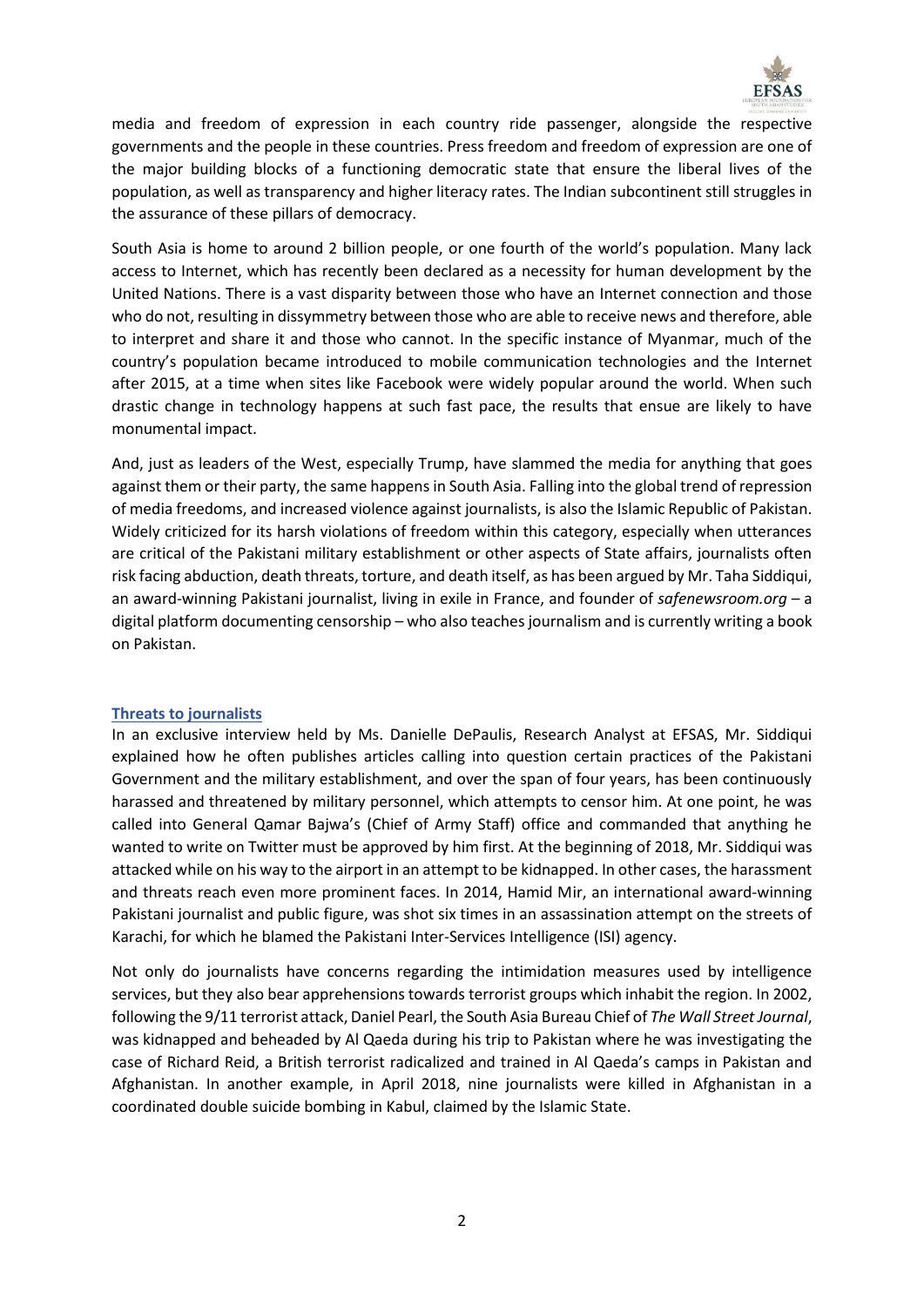

With the advent of the Internet and the evolution of modern technologies, terrorist organizations have become even deadlier as they have started manipulating the digital space to their benefit. Most of the terrorist attacks seen today are usually partly conceived with media coverage in mind; what images people will see afterwards, how news organizations will portray the violence, and what people will discuss, having the main goal of terrifying the population in order for the terrorist groups to achieve their ideological and political purposes. Terrorist groups in South Asia increasingly take advantage of social media outlets to lure marginalized young individuals, indoctrinate them with extremist ideologies and encourage them to carry out terrorist operations, such as *'lone wolf'* attacks. As David Patrikarakos, a British journalist, author, TV producer and contributing author for *Politico Europe*, has argued, *"nowadays social media networks have become a handmaiden of propaganda"*.

## **Privacy vs Security**

Terrorist outfits exploit social media outlets to hold sway over how their image looks like, how their narrative will be delivered and spread and who will eventually receive it. Internet blogs, chat rooms and applications provide practical skills and know-how to users, for whom the only necessity is to make a quick browsing or ask for additional information, and most likely also receive an immediate answer, which has been widely manipulated by these extremist groups. This creates a snowball effect, where the attitudes and behaviors of populations worldwide can be influenced with only one social media status update or a message that transmits the information quickly and efficiently and connects a great number of users at a global scale.

A good example for this phenomenon is the emergence of so-called *'WhatsApp warriors'* in the region of Jammu & Kashmir, which has put the Indian Government in a dilemma regarding to what extent freedom of expression should come at the expense of national security. Particularly in the Kashmir Valley, whenever terrorists are barricaded in certain premises and security forces attempt to cordon off the area, these terrorists use WhatsApp groups to send messages to locals in the neighborhood, explaining how they have been encircled and that a battle is inevitable. They encourage youngsters to come out, disrupt the security operation by pelting stones and creating havoc, and eventually help them flee. Hence, terrorists exploit young disillusioned people, mainly by invoking religion, and use them as human shields in order to prevent their own apprehension by security forces. Many of these youngsters join these digital networks and engage in stone pelting under social duress.

Therefore, as a response to curtailing violence, in April 2017, the State government of Jammu & Kashmir declared a suspension of social media in restive parts of the Kashmir Valley, by cutting off Internet provision and shutting down more than 20 social media platforms used to incite violence. Hence, what becomes evident is how States, enterprises, and industries are actively engaged in the debate between privacy vs security, grappling with the potential infringement of civil liberties while trying to fight terrorist organizations in the digital world. In the fall of 2017, the Afghan Government suspended access to WhatsApp and Telegram and although the main motives are unknown, it is suspected that these apps were banned in order to halt Taliban operations. In March 2018, the Sri Lankan Government temporarily blocked access to Facebook, Instagram, and WhatsApp during a strong wave of violence against its Muslim population as it considered it the last resort to prevent the violence from spiraling further out of control. The Pakistan Telecommunications Authority (PTA) regularly blocks major websites like BlogSpot and YouTube, and sites with content it considers to be blasphemous, anti-Islamic or threatening to internal security. The Internet Movie Database (IMDb), an online database of information related to films and television programs was briefly banned in Pakistan in 2013 by the authorities.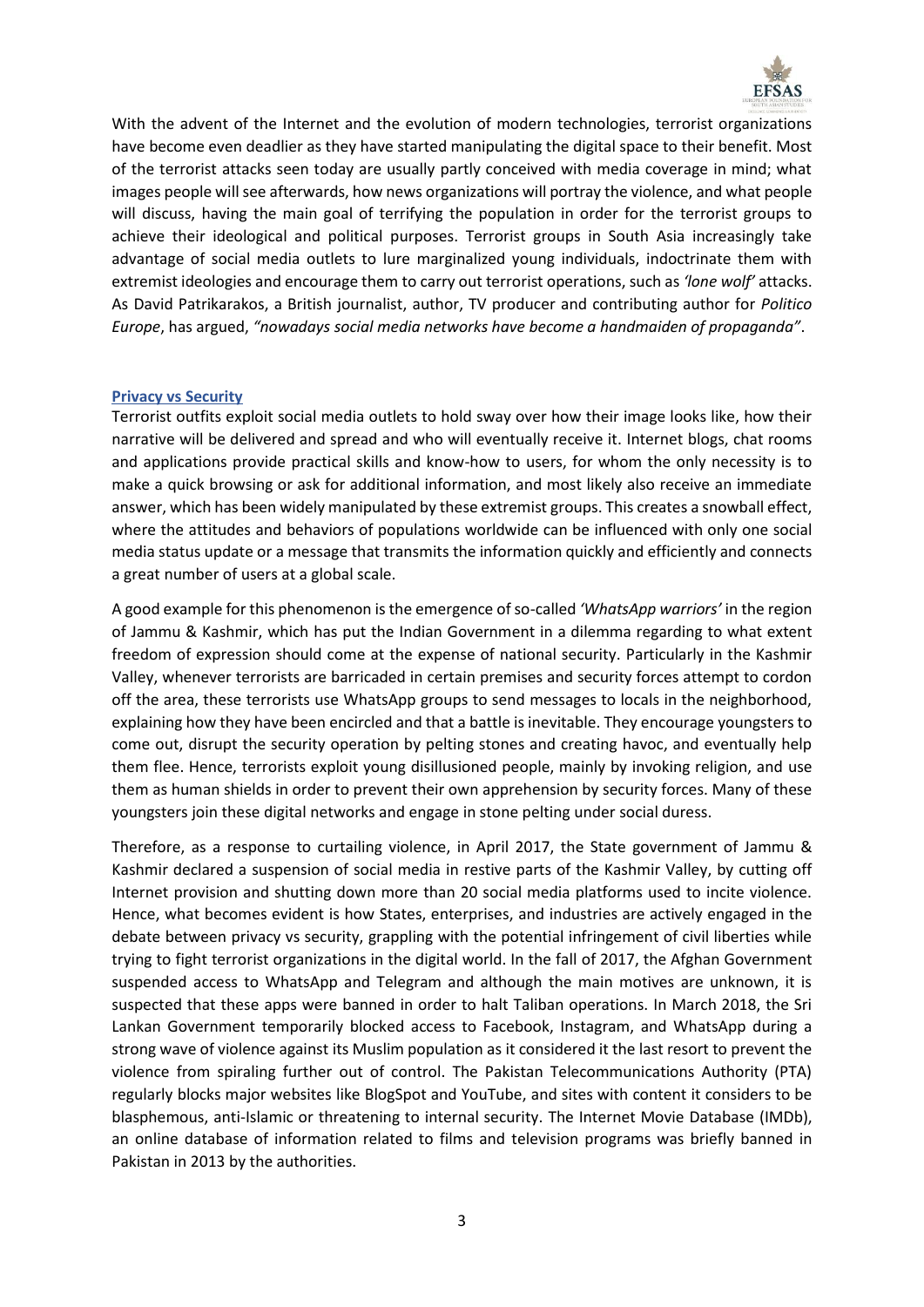

Many governments all over the world have been faced with the task of handling privacy laws when using the Internet. Previous to this, the main challenge decision-makers faced was finding the balance to national security with allowing news companies to have freedom of the press or having restrictions on what sensitive information could be revealed to the public. Nowadays, there are many more variables and outlets for news to be shared as ordinary citizens themselves, have in essence become journalists by sharing information on the Internet.

## **Abuse by the State**

The original concept of social media was for the platforms to provide snapshots of public conversations and enhance the overall sense of freedom of expression for individuals. For example, many journalists in Pakistan who had increasingly become censored in their writing for being critical of the military establishment, have found refuge on Twitter for the sake of expressing their views freely, as Mr. Siddiqui explained during his interview. He argued that social media platforms have helped Pakistanis find a legitimate outlet in an environment where free speech has been shrinking; thus, online milieus have become avenues where people can log in and discuss issues which could eventually get picked up by mainstream media channels. Tech-savvy journalists and reporters have been able to channel information through these platforms and persist on keeping the population informed whereas these Social media platforms have provided an instrument for citizens to upload videos and pictures, which might expose certain governmental abuses and ultimately call upon the accountability of those authorities. Although Mr. Taha Siddiqui has stated that social media is a platform one could find refuge in and feel immune, he has faced numerous setbacks using this medium, since the Government and military establishment in Pakistan have quickly figured out how to regulate such online environment.

In November 2018, Mr. Siddiqui received an email from the Twitter administration stating he had posted content that was in violation of Pakistani law (while living in Paris at the time) and that Twitter would have to remove the content if he did not do it himself. He reported that some of his Pakistani colleagues had gone through the same scenario. Therefore, what one observes is how the development of state governance has evolved owing to the expansion of the social media industry. Some governments have increasingly become more sophisticated in using social media for surveillance, censorship, and state propaganda as these states have fundamentally realized how social media is a ubiquitous tool in maintaining power. Autocratic and heavily centralized governments – and even those that would not be usually portrayed as such- subtly, employ censorship as a tool to silence public dissent.

In parallel with the rapid dissemination of politically charged *'fake news'* within the United States(US), Myanmar has faced similar occurrences on a greater scale. After the dissolution of Myanmar's military government in 2011, which kept the country in an informational eclipse, press freedoms and access to the Internet evolved considerably and expanded as a result of which social media platforms flourished in ways not possible before. The country today has around 18 million Facebook users, while in comparison, in 2011, as per the International Telecommunication Union, a United Nations special agency, less than 500,000 people had access to Internet at all. Yet, carrying the history of severe and intense oppression, the introduction of social media in the country has become a subject of abuse on behalf of State authorities for the purposes of inciting violence and persecutions against certain minorities. Lawmakers began posting regularly hateful, anti-Muslim content on Facebook and in some cases called for violence against the minority group. More than 1 in 10 posts made by politicians from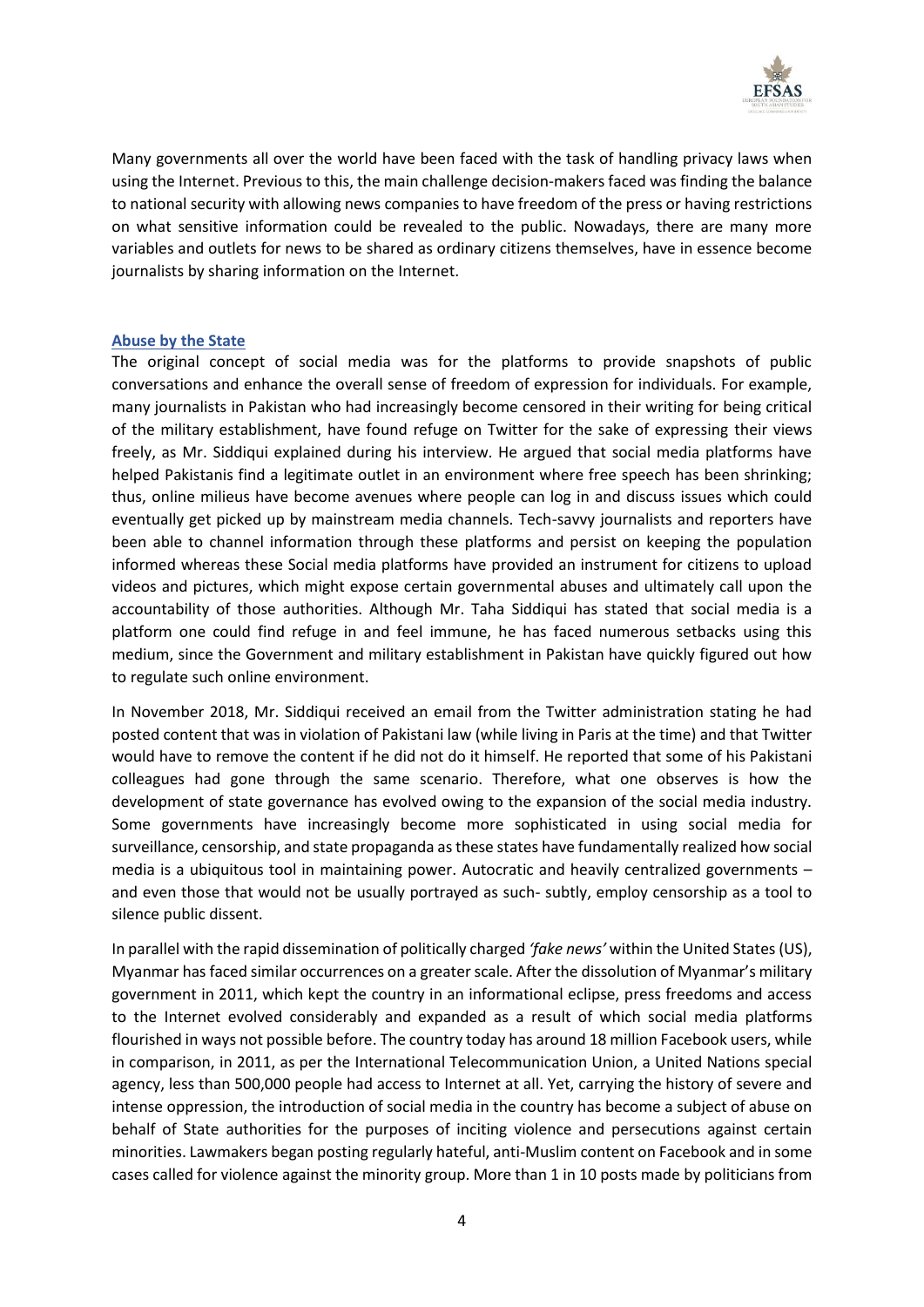

the Arakan National Party, between March 2017 and February 2018, contained hate speech. Some politicians even stated openly online that *"Muslims should get ready to be killed"*. The derogatory and hate-fueled posts were made both before and after the State-led violence against the Rohingya Muslims in 2017, signifying how contemptuous and hateful narratives were used in order to encourage and orchestrate violence. Hence, the case of Myanmar displays the urgent need of the global community stepping in, resulting in the fact that the United Nations, other international bodies and states have called upon social media sites to take responsibility for what users post and who reviews, and thus, reports the malicious content.

As stated earlier, while trying to answer this question, one should not disregard the fact that governments could also in return abuse such powers in order to control the population. For example, China's global influence can be felt through media outlets that depend on Beijing's goodwill for economic success; these range from a wide array of businesses and media outlets at home and overseas.

China is one of the heaviest controlled States and suppressed countries regarding freedom of the press and expression. It is documented that during President Xi Jinping's first term, censorship and surveillance reached unprecedented levels, mainly due to the massive use of new technologies. The country has a vast propaganda bureau within the government, meticulously constructing its image throughout the world and crafting what information is released when and where*. Reporters Without Borders* states that *"Internationally, the Chinese government is trying to establish a new world media order under its influence"*. The organization also reports that the Chinese model of State-controlled news and information is being copied in other Asian countries through an exportation of its oppressive methods, information censorship systems and intermated surveillance tools.

President Xi Jinping has previously suggested that he is willing to help implement his country's framework in developing countries and assist government leaders in *'gaining control'*. Moreover, some of the most serious cases of media censorship and restrictions of freedom of expression occur in countries which are part of China's *'Belt and Road Initiative'* (BRI), such as Pakistan. Both Pakistani and Chinese officials and media news outlets have constantly given employment figures for different projects under the framework of the China Pakistan Economic Corridor (CPEC), yet hardly any of those numbers are substantiated by formal governmental documents. Even ostensibly detailed reports on the CPEC provide no specific data on actual job figures, which is highly alarming considering the ongoing public resentment and suspicion in Pakistan regarding who is the *de facto* benefactor of the CPEC.

One of the lesser known ventures of the BRI, which does not garner too much attention, yet provides an overview of Beijing's cyber control strategy, is the so-called *'Digital Silk Road'*. The infrastructure alongside the BRI, which predominantly consists of roads, railways, ports and energy projects, will also be complemented with digital infrastructure projects that will be financed and built by China. China's *'Digital Silk Road'* intends to shape the future of the global Internet and it will comprise of two main components. First, Beijing will supply other countries with improved Internet connections in the type of new or upgraded undersea cables, in addition to providing broadband equipment to countries where such technology is underdeveloped or non-existent. And the second element is the international expansion of China's BeiDou Satellite Navigation Network, which would make it a direct rival to the US-owned Global Positioning System (GPS) and Europe's Galileo Global Navigation Satellite System.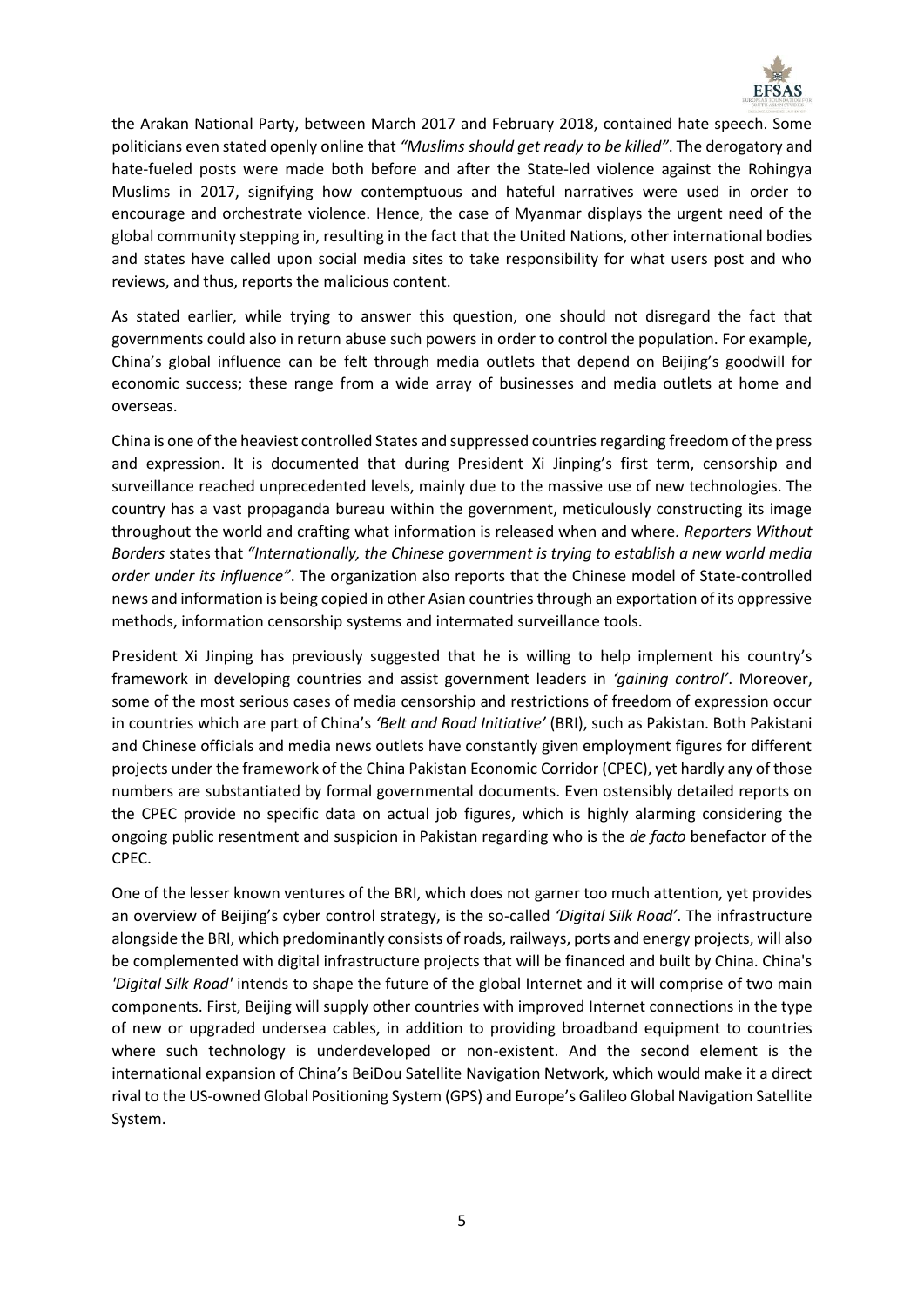

Beijing's digital infrastructural endeavor is part of a larger contest between the West and China for dominance over the future of technology and global influence. In addition, China might seek to export its policy of authoritarian cyber control abroad, which would give countries the right to regulate and censor their own Internet. Some South Asian governments may find such opportunity attractive since it will harness them with greater powers over their information technologies.

In 2018, Pakistan already started replacing its use of the US GPS satellite navigation with China's BeiDou system. Sri Lanka has been preparing for the satellite system as well, and Nepal has operationalized a joint fiber-optic link with China in order to get access to new Internet routes. Chinese businesses offer a range of tech gear and cheap financing to developing nations looking to modernize their tech infrastructure, and thus find themselves more able to afford what China has to offer in comparison to other countries. The supply of this hardware, inclusive of facial recognition technology and data-analytics tool, is focused on governments with poor human rights records, which could benefit Chinese intelligence services as it is suspected that the technology sends information back to Beijing where it is stored and analyzed. An investigation report issued by the French newspaper *Le Monde* in 2018, revealed that the African Union's headquarters building in Addis Ababa, Ethiopia, had been bugged by China and confidential data was transmitted for years to Shanghai. The building itself, costing \$200 million, was financed and gifted by China as a symbolic gesture of solidifying Sino-Africa relations.

## **Conclusion**

Freedom of opinion and expression and freedom of the press are indispensable elements of any democratic set up. Unfounded restrictions or censorship of mainstream and social media content, alongside with the harassment and intimidation of journalists and investigative reporters come as direct contravention of Article 19 of the Universal Declaration of Human Rights adopted by the United Nations General Assembly in 1948. One of the strategies, which could appear beneficial in regard to combating rising trends of press and media freedom infringements in some countries, is the establishment of international safeguarding mechanisms which oppose and reject isolationist and fundamentalist sentiments. As long as countries and private industries agree to cooperate and combine forces in order to monitor online hate speech and extremist content, the issues examined earlier could potentially be tackled in a more comprehensive and systematic manner. Companies, governments, and third parties must maintain constant communication in regard to what is taking place online and continue keeping each other in check in order to secure the safety of the digital space.

In addition, the civil society should embrace the burden it carries in respect to information sharing online and acknowledge responsibility for the negative repercussions which their words could inflict. Free speech, when ignorant, unsubstantiated and biased, can be highly dangerous and bring considerable harm and damage to society, resulting in widespread public unrest and the decline of law and order. A leading example illustrating this scenario is the lynching and killing of Mashal Khan, a Pashtun student at the Abdul Wali Khan University Mardan in Pakistan. Mashal's hideous murder took place in the premises of the university in 2017, after he was erroneously condemned for publishing blasphemous content online. Mashal was actively waging a campaign against ongoing rampant corruption and bureaucracy in the educational establishment, when the university administration published an official online notice falsely accusing him of blasphemous activities. The notice virtually turned into his death warrant, when an angry mob of students stripped him naked and beat him to death.